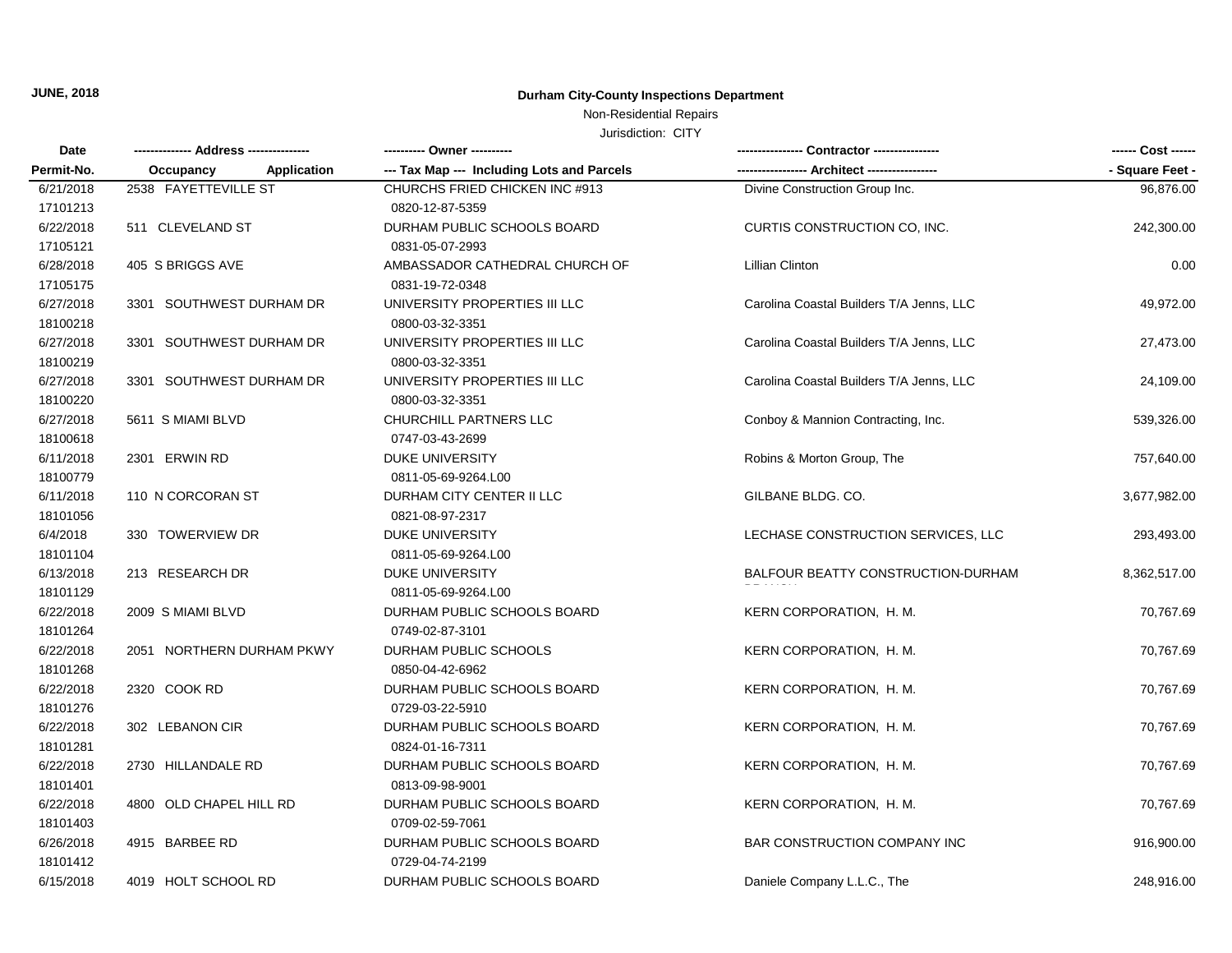## Non-Residential Repairs

| Date                  |                              |             | ---------- Owner ----------                       |                                                      | ------ Cost ------ |
|-----------------------|------------------------------|-------------|---------------------------------------------------|------------------------------------------------------|--------------------|
| Permit-No.            | Occupancy                    | Application | --- Tax Map --- Including Lots and Parcels        |                                                      | - Square Feet -    |
| 18101414              |                              |             | 0823-07-79-0562                                   |                                                      |                    |
| 6/26/2018             | 2325 CHEEK RD                |             | DURHAM PUBLIC SCHOOLS BOARD                       | BAR CONSTRUCTION COMPANY INC                         | 533,000.00         |
| 18101415              |                              |             | 0842-03-31-5098                                   |                                                      |                    |
| 6/21/2018             | 110 N CORCORAN ST            |             | DURHAM CITY CENTER II LLC                         | Burns & McDonnell North Carolina, Inc. - T/A Burns & | 4,633,740.00       |
| 18101433              |                              |             | 0821-08-97-2317                                   |                                                      |                    |
| 6/7/2018              | 4037 DURHAM CHAPEL HILL BLVD |             | <b>TARGET CORPORATION</b>                         | Williams Company - Southeast                         | 1,500.00           |
| 18101449              |                              |             | 0810-10-26-1619                                   |                                                      |                    |
| 6/28/2018<br>18101504 | 3120 FAYETTEVILLE ST         |             | FAITH ASSEMBLY CHRISTIAN CENTE<br>0820-11-65-8457 | Wakemaker, LLC                                       | 76,900.00          |
| 6/1/2018              | 807 E MAIN ST                |             | SEHED INVESTMENT GROUP                            | Atlantic Corporate Contracting L.L.C.                | 10,000.00          |
| 18101512              |                              |             | 0831-09-25-1228                                   |                                                      |                    |
| 6/27/2018             | 401 N DUKE ST                |             | <b>BULLINGTON WAREHOUSE INC THE</b>               | KERN CORPORATION, H. M.                              | 2,246,500.00       |
| 18101541              |                              |             | 0822-08-80-0036.000                               |                                                      |                    |
| 6/5/2018              | 421 CHAPEL DR                |             | <b>DUKE UNIVERSITY</b>                            | MITCHELL, O C, JR., INC.                             | 235,335.00         |
| 18101587              |                              |             | 0811-05-69-9264.L00                               |                                                      |                    |
| 6/11/2018             | 621 FOSTER ST                |             | SOMERSET PARTNERS OF NORTH                        | Atlantic Corporate Contracting L.L.C.                | 707,742.00         |
| 18101645              |                              |             | 0822-20-90-0281                                   |                                                      |                    |
| 6/5/2018              | 801 E WOODCROFT PKY          |             | SOUTH TERRACE APARTMENTS NORTH                    | THS NATIONAL, LLC.                                   | 220,682.00         |
| 18101676              |                              |             | 0728-02-58-8968                                   |                                                      |                    |
| 6/18/2018             | 1628 E LAWSON ST             |             | DURHAM TECHNICAL COMMUNITY                        | Alco Construction, LLC                               | 43,465.00          |
| 18101771              |                              |             | 0830-07-59-1252                                   |                                                      |                    |
| 6/1/2018              | 6209 FALCONBRIDGE RD         |             | <b>BOWLING VENTURES INC</b>                       | Mary Duran Olmeda                                    | 25,000.00          |
| 18101833              |                              |             | 0708-01-45-0970                                   |                                                      |                    |
| 6/5/2018              | 1307 N MANGUM ST             |             | <b>HAZELRIGG MARK</b>                             | SOUTH CAROLINA TEL-CON INC                           | 39,500.00          |
| 18101836              |                              |             | 0832-17-12-4267                                   |                                                      |                    |
| 6/7/2018              | 330 TOWERVIEW DR             |             | <b>DUKE UNIVERSITY</b>                            | LECHASE CONSTRUCTION SERVICES, LLC                   | 70,061.00          |
| 18101892              |                              |             | 0811-05-69-9264.L00                               |                                                      |                    |
| 6/12/2018             | 1000 PARK FORTY PLZ          |             | CCP PROPERTY RALEIGH DURHAM LL                    | Valor Construction Group - Turner Strategic          | 88,000.00          |
| 18101898              |                              |             | 0738-03-14-5537                                   |                                                      |                    |
| 6/1/2018              | 3101 GUESS RD                |             | <b>CRABTREE ASSOCIATES INC</b>                    | Allen Builders, LLC, John A.                         | 55,799.00          |
| 18101912              |                              |             | 0823-17-01-6585.000                               |                                                      |                    |
| 6/15/2018             | 1525 GLENN SCHOOL RD         |             | WAL-MART REAL ESTATE BUSINESS                     | Place Services Inc.                                  | 78,944.19          |
| 18101953              |                              |             | 0842-02-69-1390                                   |                                                      |                    |
| 6/15/2018             | 2706 DURHAM CHAPEL HILL BLVD |             | <b>SSENSES LLC</b>                                | G.P. GROUP, Inc.                                     | 107,000.00         |
| 18101956              |                              |             | 0810-08-99-9569                                   |                                                      |                    |
| 6/1/2018              | 1531 S ROXBORO ST            |             | DURHAM PUBLIC SCHOOLS BOARD                       | AAR Of North Carolina, Inc.                          | 393,986.00         |
| 18101964              |                              |             | 0821-20-70-9830                                   |                                                      |                    |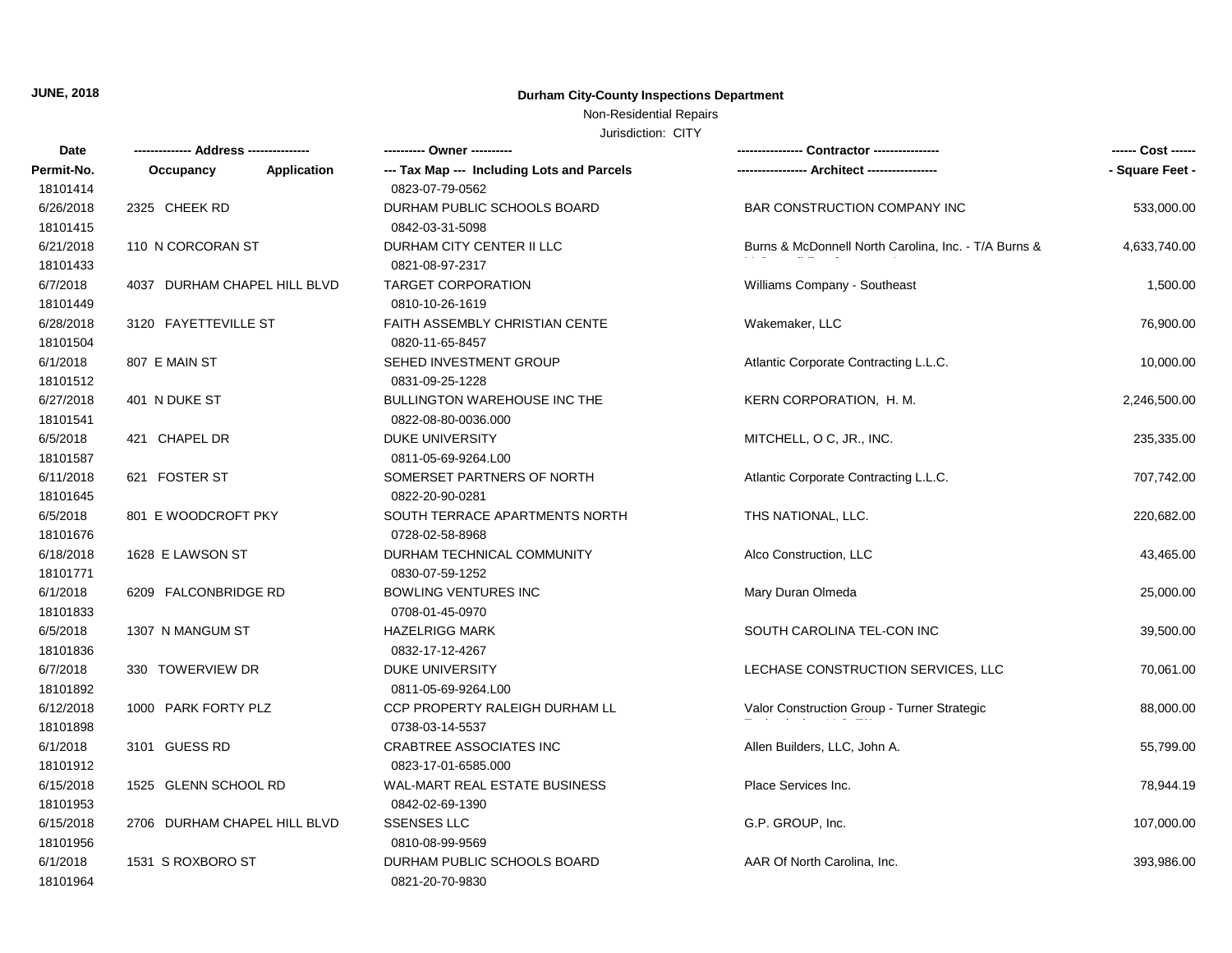# Non-Residential Repairs

| Date       |                                 | ---------- Owner ----------                |                                   | ------ Cost ------ |
|------------|---------------------------------|--------------------------------------------|-----------------------------------|--------------------|
| Permit-No. | <b>Application</b><br>Occupancy | --- Tax Map --- Including Lots and Parcels |                                   | - Square Feet -    |
| 6/22/2018  | 8030 RENAISSANCE PKWY           | SOUTHPOINT MALL LLC                        | <b>RCC ASSOCIATES</b>             | 1,600,393.00       |
| 18101985   |                                 | 0718-04-64-7018                            |                                   |                    |
| 6/27/2018  | 3751 S ALSTON AVE               | <b>CLPF RESEARCH CENTER LLC</b>            | <b>Cline Contracting LLC</b>      | 37,675.25          |
| 18102006   |                                 | 0739-03-31-9658                            |                                   |                    |
| 6/15/2018  | 4721 EMPEROR BLVD               | ROC III FAIRLEAD IMPERIAL                  | Brookwood Construction, LLC       | 1,060,243.00       |
| 18102016   |                                 | 0747-04-74-3124                            |                                   |                    |
| 6/15/2018  | 4721 EMPEROR BLVD               | ROC III FAIRLEAD IMPERIAL                  | Brookwood Construction, LLC       | 85,000.00          |
| 18102017   |                                 | 0747-04-74-3124                            |                                   |                    |
| 6/25/2018  | 511 DAVIS DR                    | DURHAM KTP TECH 2 LLC                      | RILEY-LEWIS GEN CONTRACTORS, INC. | 996,457.00         |
| 18102024   |                                 | 0747-03-13-4262                            |                                   |                    |
| 6/22/2018  | 324 BLACKWELL ST                | AMERICAN CAMPUS LLC                        | Shelco, LLC                       | 98,935.00          |
| 18102049   |                                 | 0821-12-86-0657                            |                                   |                    |
| 6/29/2018  | 4212 DANUBE LN                  | VK MAGNOLIA LLC                            | <b>BLACKLEAF, INC.</b>            | 35,544.00          |
| 18102055   |                                 | 0833-02-49-4541                            |                                   |                    |
| 6/29/2018  | 4216 DANUBE LN                  | VK MAGNOLIA LLC                            | <b>BLACKLEAF, INC.</b>            | 168,948.00         |
| 18102056   |                                 | 0833-02-49-4541                            |                                   |                    |
| 6/29/2018  | 4220 DANUBE LN                  | VK MAGNOLIA LLC                            | <b>BLACKLEAF, INC.</b>            | 14,845.00          |
| 18102057   |                                 | 0833-02-49-4541                            |                                   |                    |
| 6/29/2018  | 4224 DANUBE LN                  | VK MAGNOLIA LLC                            | BLACKLEAF, INC.                   | 109,706.00         |
| 18102058   |                                 | 0833-02-49-4541                            |                                   |                    |
| 6/29/2018  | 4226 DANUBE LN                  | VK MAGNOLIA LLC                            | <b>BLACKLEAF, INC.</b>            | 3,903.00           |
| 18102059   |                                 | 0833-02-49-4541                            |                                   |                    |
| 6/29/2018  | 4230 DANUBE LN                  | <b>VK MAGNOLIA LLC</b>                     | <b>BLACKLEAF, INC.</b>            | 4,385.00           |
| 18102060   |                                 | 0833-02-49-4541                            |                                   |                    |
| 6/29/2018  | 810 HEBRON RD                   | <b>VK MAGNOLIA LLC</b>                     | <b>BLACKLEAF, INC.</b>            | 46,511.00          |
| 18102061   |                                 | 0833-02-49-4541                            |                                   |                    |
| 6/29/2018  | 818 HEBRON RD                   | <b>VK MAGNOLIA LLC</b>                     | <b>BLACKLEAF, INC.</b>            | 6,027.00           |
| 18102062   |                                 | 0833-02-49-4541                            |                                   |                    |
| 6/22/2018  | 4600 DURHAM CHAPEL HILL BLVD    | KIMCO DURHAM LIMITED                       | MLM Construction Company, Inc.    | 24,000.00          |
| 18102100   |                                 | 0800-02-65-6163                            |                                   |                    |
| 6/1/2018   | 3643 N ROXBORO ST               | <b>COUNTY OF DURHAM</b>                    | WILSON, C.T., CONST. CO.          | 104,501.00         |
| 18102103   |                                 | 0823-17-82-9096                            |                                   |                    |
| 6/5/2018   | 310 TRENT DR                    | <b>DUKE UNIVERSITY</b>                     | Shelco, LLC                       | 170,824.00         |
| 18102144   |                                 | 0811-05-69-9264.L00                        |                                   |                    |
| 6/8/2018   | 2117 FRONT ST                   | FAIRVIEW LAND & VENTURE II LLC             | <b>BLACKLEAF, INC.</b>            | 16,291.00          |
| 18102165   |                                 | 0813-20-81-0697                            |                                   |                    |
| 6/27/2018  | 3707 GARRETT RD                 | <b>CRESSET BAPTIST CHURCH</b>              | PULLEN, R.L. & ASSOCIATES         | 271,370.00         |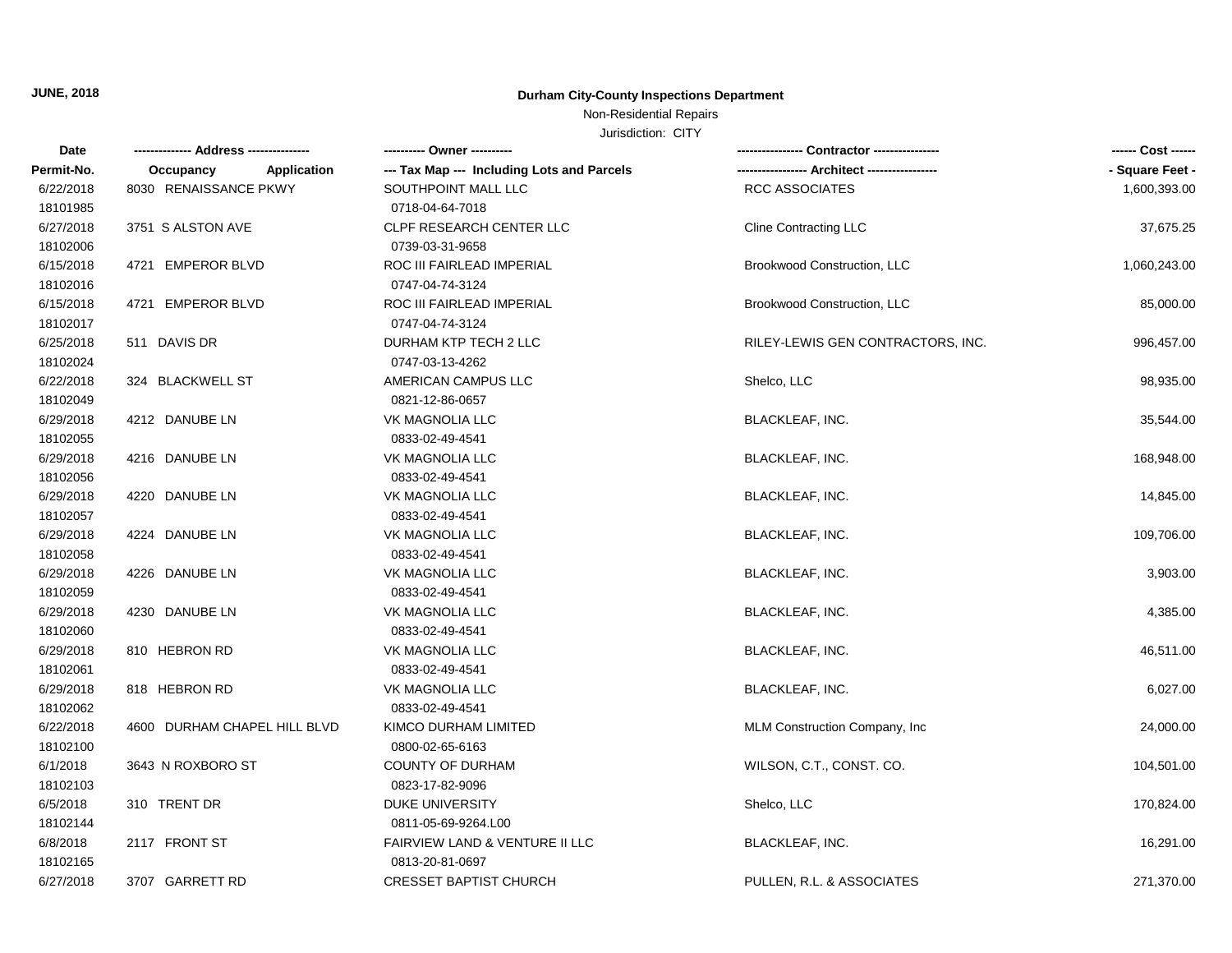## Non-Residential Repairs

| Date       |                          |                    | ---------- Owner ----------                |                                                      | ------ Cost ------ |
|------------|--------------------------|--------------------|--------------------------------------------|------------------------------------------------------|--------------------|
| Permit-No. | Occupancy                | <b>Application</b> | --- Tax Map --- Including Lots and Parcels |                                                      | - Square Feet -    |
| 18102171   |                          |                    | 0800-02-88-1900                            |                                                      |                    |
| 6/19/2018  | 1010 N MIAMI BLVD        |                    | MCDONALDS CORPORATION                      | HUDSON COMPANY OF TENNESSEE                          | 29,240.00          |
| 18102176   |                          |                    | 0831-12-86-7431.L01                        |                                                      |                    |
| 6/15/2018  | 5324 NEW HOPE COMMONS DR |                    | 330 NW 71ST ST LC                          | Sanderson Construction, Inc.                         | 72,800.00          |
| 18102227   |                          |                    | 0800-03-12-7589                            |                                                      |                    |
| 6/13/2018  | 3330 WESTGATE DR         |                    | WACHOVIA BANK OF NC NA TRUSTEE             | AND Restoration Co., LLC                             | 173,000.00         |
| 18102235   |                          |                    | 0810-01-16-0566.L00                        |                                                      |                    |
| 6/4/2018   | 2503 BROAD ST            |                    | <b>WALKER W BARRY</b>                      | TSC Construction, LLC                                | 29,898.00          |
| 18102248   |                          |                    | 0823-19-61-1439                            |                                                      |                    |
| 6/21/2018  | 2020 CHAPEL HILL RD      |                    | RAD DURHAM OWNER I LLC                     | Slade Contracting Service, Troy - T/A Troy Lee Slade | 21,000.00          |
| 18102250   |                          |                    | 0821-13-14-4978                            |                                                      |                    |
| 6/8/2018   | 104 S MIAMI BLVD         |                    | <b>BUILDING FROM BELOW</b>                 | <b>Building from Below</b>                           | 26,350.00          |
| 18102258   |                          |                    | 0841-13-03-2858                            |                                                      |                    |
| 6/25/2018  | 1005 SLATER RD           |                    | <b>CROWN OXFORD ASSOCIATES LLC</b>         | SPEC-CON, INC.                                       | 61,541.70          |
| 18102259   |                          |                    | 0747-04-64-9224                            |                                                      |                    |
| 6/20/2018  | 416 CHAPEL DR            |                    | <b>DUKE UNIVERSITY</b>                     | LECHASE CONSTRUCTION SERVICES, LLC                   | 212,101.00         |
| 18102280   |                          |                    | 0811-05-69-9264.L03                        |                                                      |                    |
| 6/21/2018  | 110 SCIENCE DR           |                    | <b>DUKE UNIVERSITY</b>                     | MITCHELL, O C, JR., INC.                             | 206,900.00         |
| 18102302   |                          |                    | 0811-05-69-9264.L00                        |                                                      |                    |
| 6/13/2018  | 5318 MCFARLAND DR        |                    | P <sub>2</sub> G-5 LLC                     | Marlin Development Group, Inc., Marlin Design Build  | 110,703.44         |
| 18102387   |                          |                    | 0800-03-21-1239                            |                                                      |                    |
| 6/14/2018  | 400 W CLUB BLVD          |                    | DURHAM PUBLIC SCHOOLS                      | <b>BAKER ROOFING COMPANY</b>                         | 798,095.00         |
| 18102393   |                          |                    | 0832-09-05-3852                            |                                                      |                    |
| 6/28/2018  | 3117 SHANNON RD          |                    | <b>GRE REGENCY LLC</b>                     | CLANCY & THEYS CONST. CO.                            | 51,981.30          |
| 18102426   |                          |                    | 0810-10-47-0027                            |                                                      |                    |
| 6/28/2018  | 3117 SHANNON RD          |                    | <b>GRE REGENCY LLC</b>                     | CLANCY & THEYS CONST. CO.                            | 12,535.60          |
| 18102427   |                          |                    | 0810-10-47-0027                            |                                                      |                    |
| 6/21/2018  | 635 DAVIS DR             |                    | DURHAM KTP TECH 10 LLC                     | TEN PENNY CONSTRUCTION, INC.                         | 141,950.00         |
| 18102443   |                          |                    | 0747-03-11-2078                            |                                                      |                    |
| 6/19/2018  | 4810 HOPE VALLEY RD      |                    | PGP HOPE VALLEY POINTE LLC                 | Recovery Roofing of NC LLC                           | 61,513.00          |
| 18102453   |                          |                    | 0719-03-20-2348.006                        |                                                      |                    |
| 6/25/2018  | 4705 UNIVERSITY DR       |                    | <b>CORIUM LLC</b>                          | Shelco, LLC                                          | 49,341.00          |
| 18102460   |                          |                    | 0810-17-02-2264                            |                                                      |                    |
| 6/15/2018  | 302 E PETTIGREW ST       |                    | <b>VENABLE CENTER LLC</b>                  | MCDONALD-YORK CONSTRUCTION                           | 588,996.00         |
| 18102470   |                          |                    | 0821-12-95-7878                            |                                                      |                    |
| 6/29/2018  | 125 SCIENCE DR           |                    | <b>DUKE UNIVERSITY</b>                     | LECHASE CONSTRUCTION SERVICES, LLC                   | 50,936.00          |
| 18102508   |                          |                    | 0811-05-69-9264.L00                        |                                                      |                    |